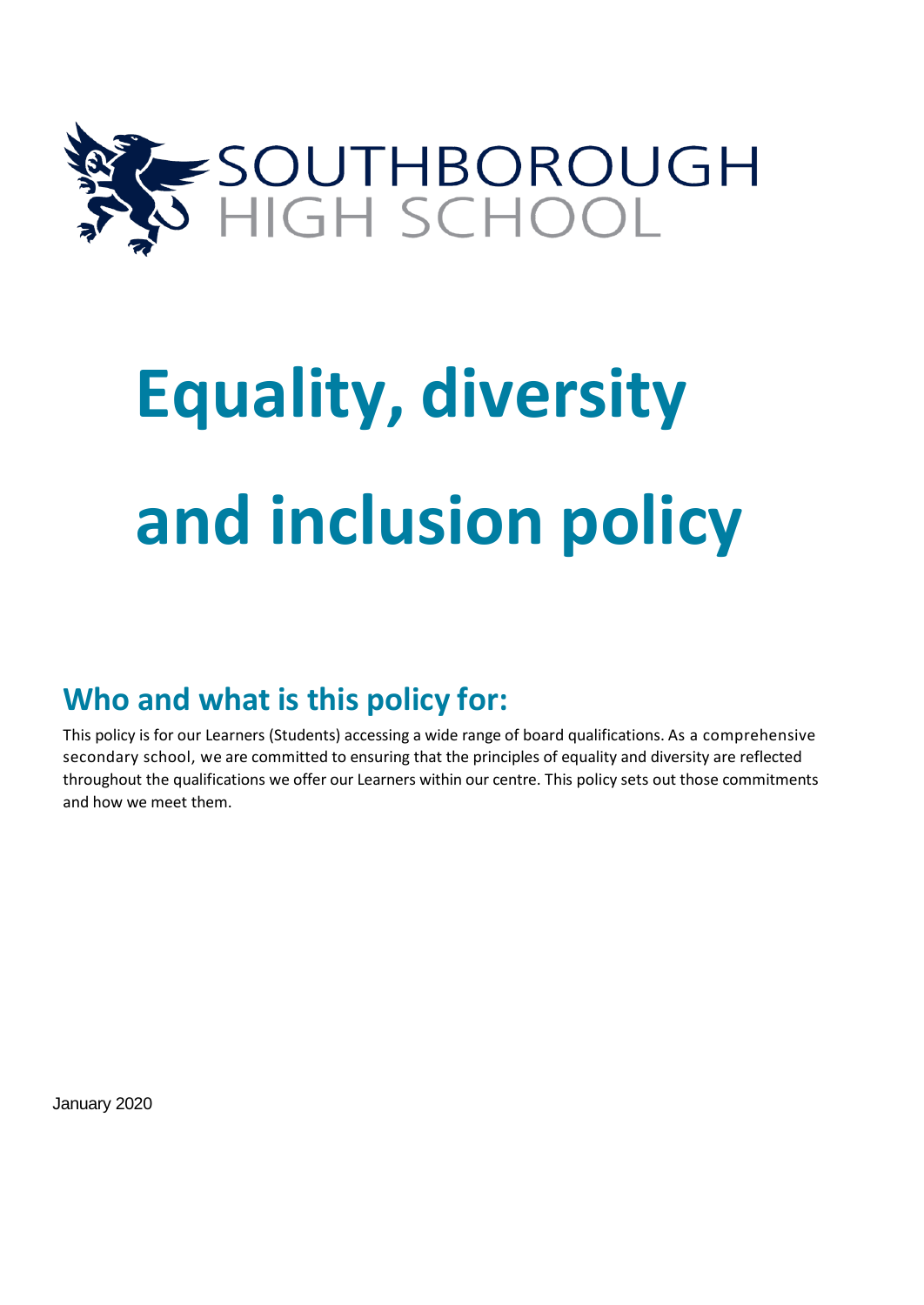

## **Southborough High School– Our Mission and Values**

## **ASPIRATION, COMMITMENT, EXCELLENCE**

## **Southborough Purpose**

Our purpose is to make a difference for *all* our students.

## **Southborough Vision A C E**

**Aspiration** –everyone at Southborough High School should aim high in terms of academic and personal development

**Commitment** – to achieve our best we need to commit 100% to our work, our school and our community

**Excellence** – when we aim high and give 100%, the result is that we achieve our very best.

## **Southborough Values**

At Southborough High School we value:

- 1. **Support** we all need support sometimes, whether we are students, parents or carers or member of staff;
- 2. **Challenge** we all need to be challenged in order to achieve our best; we have a responsibility to challenge others to do their best;
- 3. **Respect** we all deserve respect and we owe respect to all members of the community, regardless of ethnicity, gender, social class, sexuality or age;
- 4. **Responsibility** we all need to take responsibility for our own progress and achievement
- 5. **Risk-taking** we all need to take appropriate risks in order to develop as individuals; if we fail, we will do it better next time;
- 6. **Resilience** we all need to be strong in the face of adversity; by doing this, we will prevail;
- 7. **Relationships** we all need to actively foster excellent relationships with all members of the school community.

## **Southborough Golden Rules (The 4 R's)**

- 1. **R**espect yourself and others.
- 2. Nurture excellent **R**elationships
- 3. Take **R**esponsibility
- 4. Be **R**esilient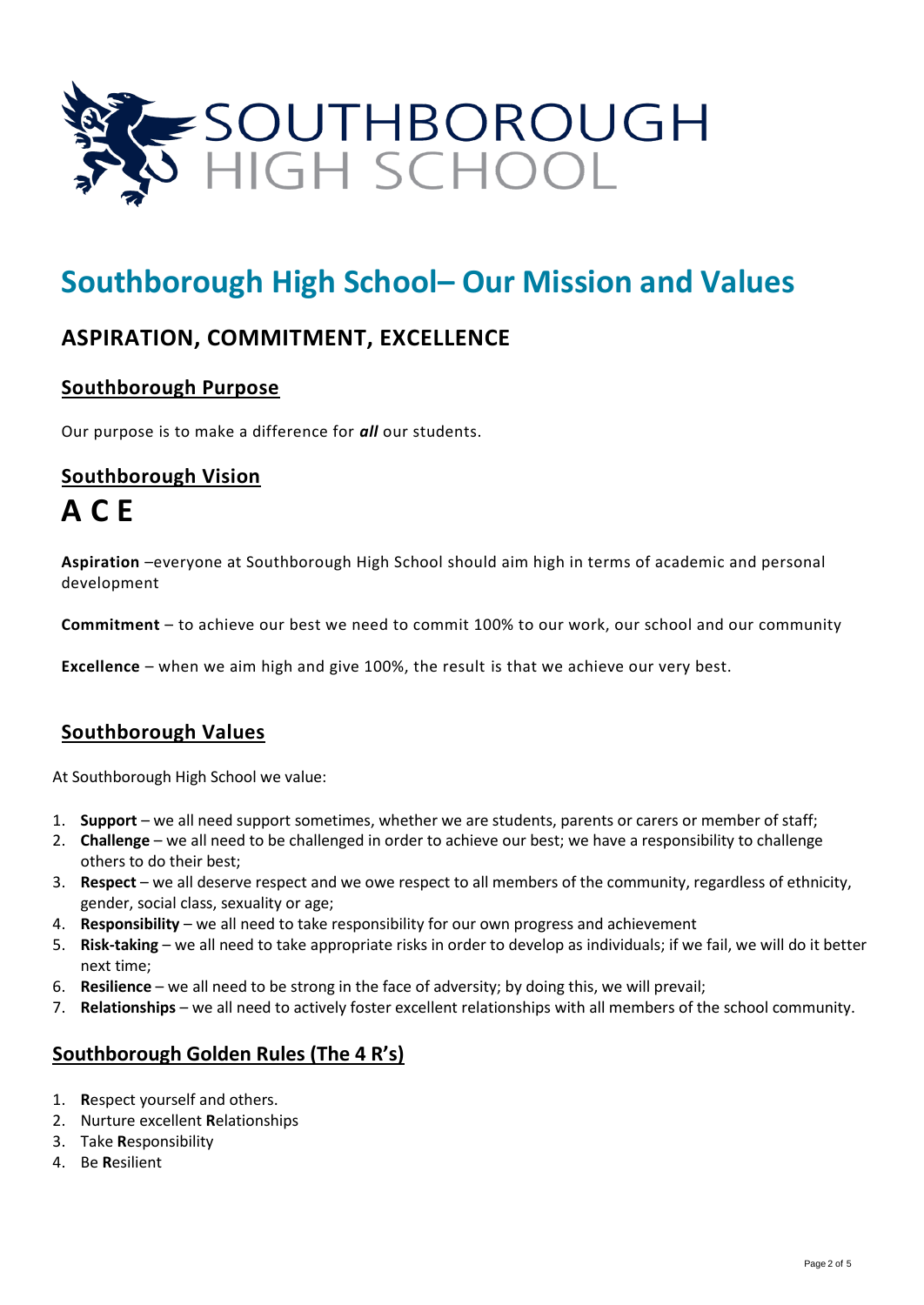# **Contents**

| 2. |  |
|----|--|
|    |  |
|    |  |
|    |  |
|    |  |
|    |  |
| 3. |  |

Equality diversity and inclusion policy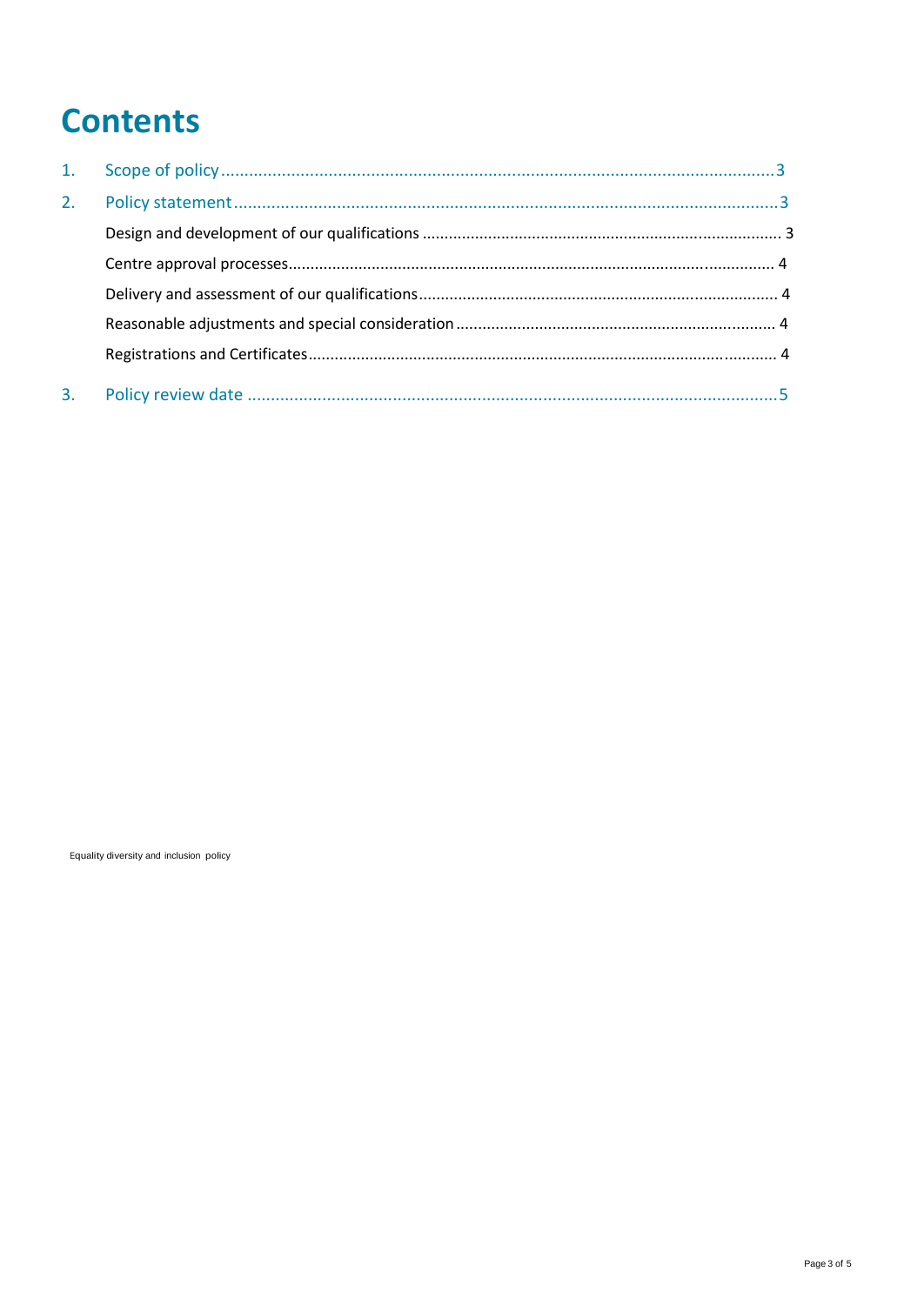## **1.** Scope of policy

**1.1** We are committed to ensuring that diversity and inclusion are embedded into everything we do. We promote a school working environment that's inclusive and diverse – and where both our staff and Learners can be themselves. We support awareness and promotion of diversity and inclusion through our school code of conduct and training to staff.

## **2.** Policy statement

**2.1** All our learners should have equal opportunity to access the qualifications, assessments, related products and services and that the content of the qualifications and assessments we offer should reflect the wide diversity of our audiences. We strive to support learners of all abilities, in a way that is fair to every learner.



### **Careful selection of the qualifications we offer to all our Learners**

- **2.2** We are committed to:
	- Carefully selecting and evaluating courses/qualifications that are accessible to, and representative of, the Learners taking them, where these are not restricted by government determined conditions.
	- Delivering qualifications and assessments which are free from bias and do not discriminate against specific groups or characteristics.
	- Making sure that the qualifications and related products we offer and deliver are of the appropriate demand and rigour, and that our learners are empowered by them.